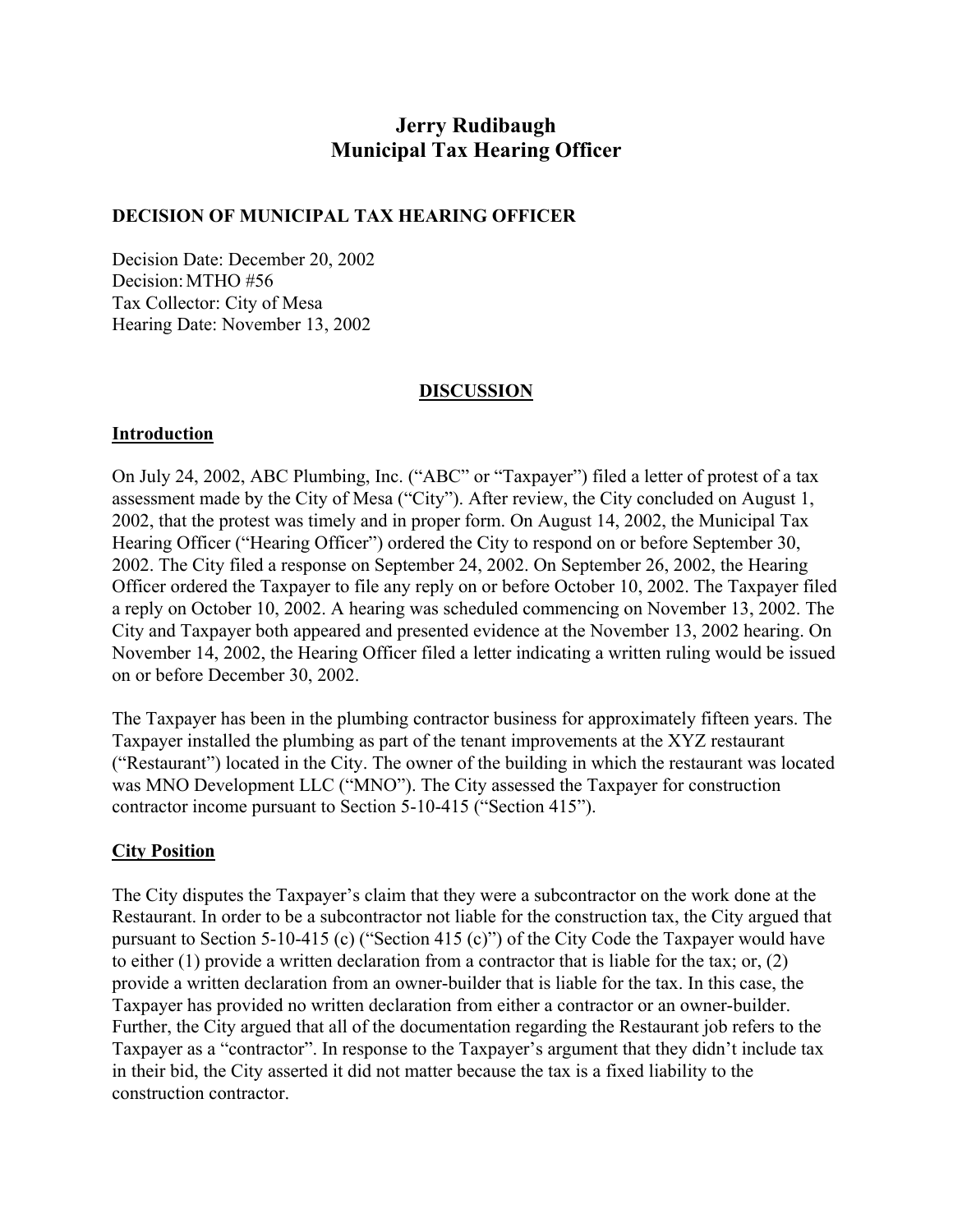#### **Taxpayer Position**

The Taxpayer acknowledged that a tax was owed to the City for the plumbing construction work done on the Restaurant. However, the Taxpayer argued that the owner should be liable for the tax and not the Taxpayer. The Taxpayer asserted they were not the general contractor on the job and did not have a general contractor's license. According to the Taxpayer, the owner told them that the owner was the general contractor. Further, the Taxpayer testified that the signature on the Standard Form of Agreement that indicated the Taxpayer was the contractor was a forgery. Lastly, the Taxpayer asserted they were not paid any taxes on the Restaurant job. Based on the above, the Taxpayer requested the tax assessment be denied.

# **ANALYSIS**

There was no dispute that there were taxes owed on the plumbing contract work that the Taxpayer performed on the Restaurant. Based on the Taxpayer's testimony they received some verbal misinformation from the Owner-Builder regarding who was the general contractor and who was responsible for the City taxes. While we don't dispute the Taxpayer's testimony, the Taxpayer still has the burden of providing written declarations relieving the Taxpayer of the tax liability. Without those written declarations, the Taxpayer is liable for the tax on the contract work. Therefore, the Taxpayer's protest is denied.

### **FINDINGS OF FACT**

- 1. On July 24, 2002, the Taxpayer filed a letter of protest of a tax assessment made by the City.
- 2. After review, the City concluded the protest was timely and in the proper form.
- 3. On August 14, 2002, the Hearing Officer ordered the City to respond on or before September 30, 2002.
- 4. The City filed a response on September 24, 2002.
- 5. On September 26, 2002, the Hearing Officer ordered the Taxpayer to file any reply on or before October 10, 2002.
- 6. The Taxpayer filed a reply on October 10, 2002.
- 7. A Hearing was scheduled commencing on November 13, 2002.
- 8. The City and Taxpayer both appeared and presented evidence at the November 13, 2002 hearing.
- 9. On November 14, 2002, the Hearing Officer filed a letter indicating a written ruling would